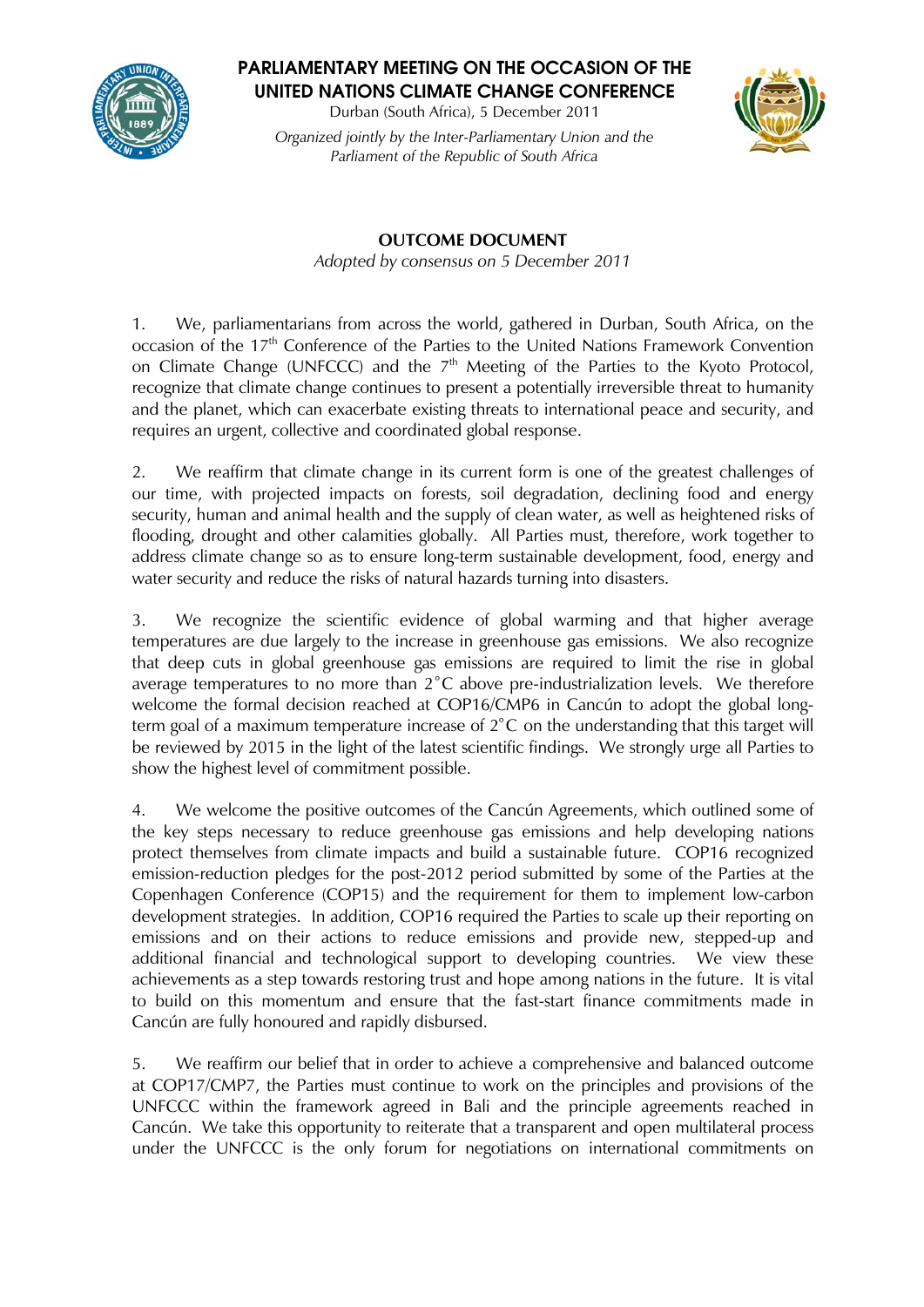climate change and that it is necessary to ensure that the interests of the developing countries, in particular the most vulnerable, are protected.

6. We reiterate our view that the principle of common but differentiated responsibilities and respective capabilities must be the fundamental basis of any multilaterally agreed action to address climate change and must not be compromised. We reaffirm that we, as parliamentarians, will do all we can to enhance international cooperation with a view to achieving the objectives of the UNFCCC, the Kyoto Protocol and the COP17 climate change agreements.

7. Noting that the first commitment period of the Kyoto Protocol will end in 2012 and that the developing countries currently account for a larger share of emissions reduction, we reaffirm that the ultimate goal of the negotiating process is the adoption of a legally binding new global agreement setting the world on the path towards low-emissions and resilient development. Pending the establishment of a comprehensive framework, we urge all major economies to honour their pledges under the Cancún Agreement including countries' obligations under the Kyoto Protocol.

8. We reaffirm the urgent need to support developing countries in implementing their adaptation plans, particularly the most vulnerable small island developing States (SIDS), the least developed countries (LDCs) and countries in Africa. We therefore underscore the importance of obtaining a guaranteed balance between adaptation and mitigation, the two facets of the efforts to combat climate change that are pivotal to the negotiations. We call on the Parties to prioritize disaster risk reduction and capacity-building as cross-cutting issues and to give them their utmost attention.

9. We underscore that the mobilization of financial resources and the transfer of technology by developed country Parties as pledged under the UNFCCC are crucial to dealing with climate change and require that governance issues and institutional arrangements be dealt with transparently and efficiently, thus ensuring accessibility and an equal footing for developed and developing countries in the governance and administration of climate finance and technology flows.

10. We therefore call for the swift operationalization of all the institutions established under the Cancún Agreements, including the Adaptation Committee, the Technology Executive Committee and its Climate Technology Centre and Network, the Registry of Nationally Appropriate Mitigation Actions, the Work Programme and possible Forum on the Response Measures, and the Green Climate Fund.

11. As Members of the Inter-Parliamentary Union, we reaffirm our commitment to work in partnership with other stakeholders, particularly local governments, civil society organizations and the business communities in seeking long-term sustainable solutions to global threats to the environment. We therefore call on parliaments to continue to do all they can to ensure adoption and implementation of climate change policies and legislation.

12. We resolve to continue fostering a common understanding of the threat of climate change and of the action needed to avert dangerous human interference in the climate system.

13. We reiterate our commitment to assist our governments in implementing existing and future climate change and disaster risk reduction agreements.